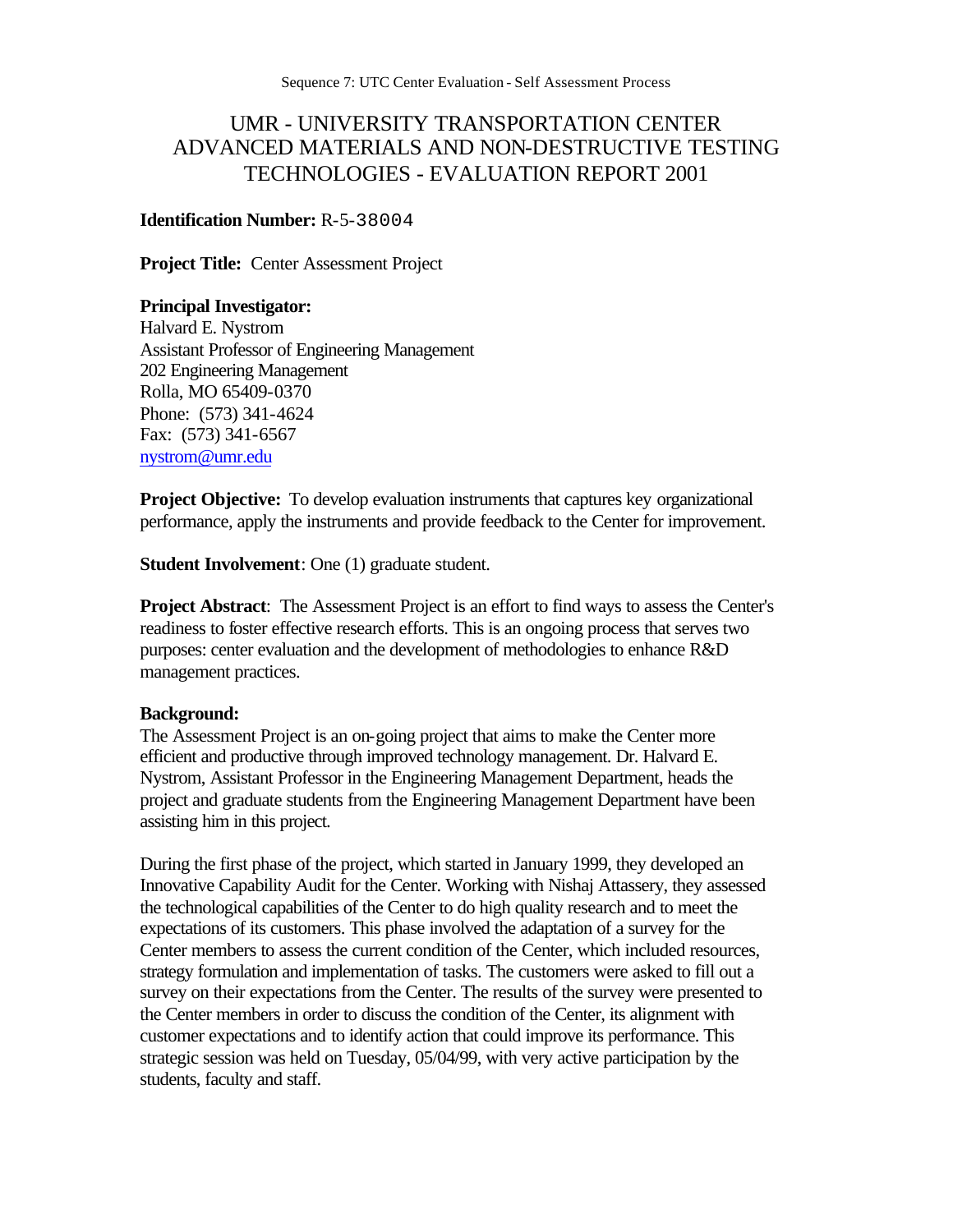The second phase of the project started in January 2000 with Vivek Agarwal. The two main objectives of the second phase of the project were to: assess any changes during the prior year using the Innovative Capability Audit; and develop tools and methods to highlight the technical research capabilities of the center, and latent customer needs. Research organizations have capabilities to provide new knowledge that is valuable to customers, however they often require input from the customers to identify valuable areas for future research. Customers understand their tacit needs, but are not aware of what the research organization can perform to generate value. The second phase developed a technology map to help the Center and its customers to identify the areas of current research to help determine future research directions that would be likely to generate significant value.

It was observed that the key to the identification of latent technological needs would be a communication mechanism between the center and the customers. In order to develop a communication mechanism, a common terminology was needed to document current, planned and needed areas of technology development. To do this, a taxonomy of the relevant technologies of the Center was developed and a survey using the taxonomy to identify current areas of strength in the center and also future emphasis was administered in April 2000. The survey accessed the condition of the center in terms of technical skills & intellectual capabilities and facilities available for research in the field of infrastructure management and research areas pertaining to specific process, product or material.

The results of this survey were presented to the Center's industrial partners in a graphical form as a three dimensional Technology Map, in order to stimulate the desired discussion regarding the Center's strengths and areas of future opportunities. However, the desired results were not achieved. The Technology Map was too broad to provide useful stimulus for dialogue. The reason the Map was broad was that if the mapping exercise were done in greater detail, it would take an excessively detailed and long survey, and consume too much of the Center's resources. The Technology Map can be useful to categorize the Center's activities in general, but it was not found to be an effective tool to identify latent customer needs.

#### **Third Phase - 2001:**

In the continuing effort to improve the performance of the UTC, the third phase of the project, which started in January 2001 with Shashank Pendse, has three objectives. The first is the continuation of the Innovative Capability Audit to observe not only the Center's current condition, but also trends over the last three years. The second is to identify opportunities to share information within the Center through application of knowledge management. It is intended to provide value to the Center participants in a way that will support sustainable operation. The third objective is to provide a safe communication tool between faculty and their students regarding strategic issues, technical interaction, guidance and communication and satisfaction from the learning opportunity.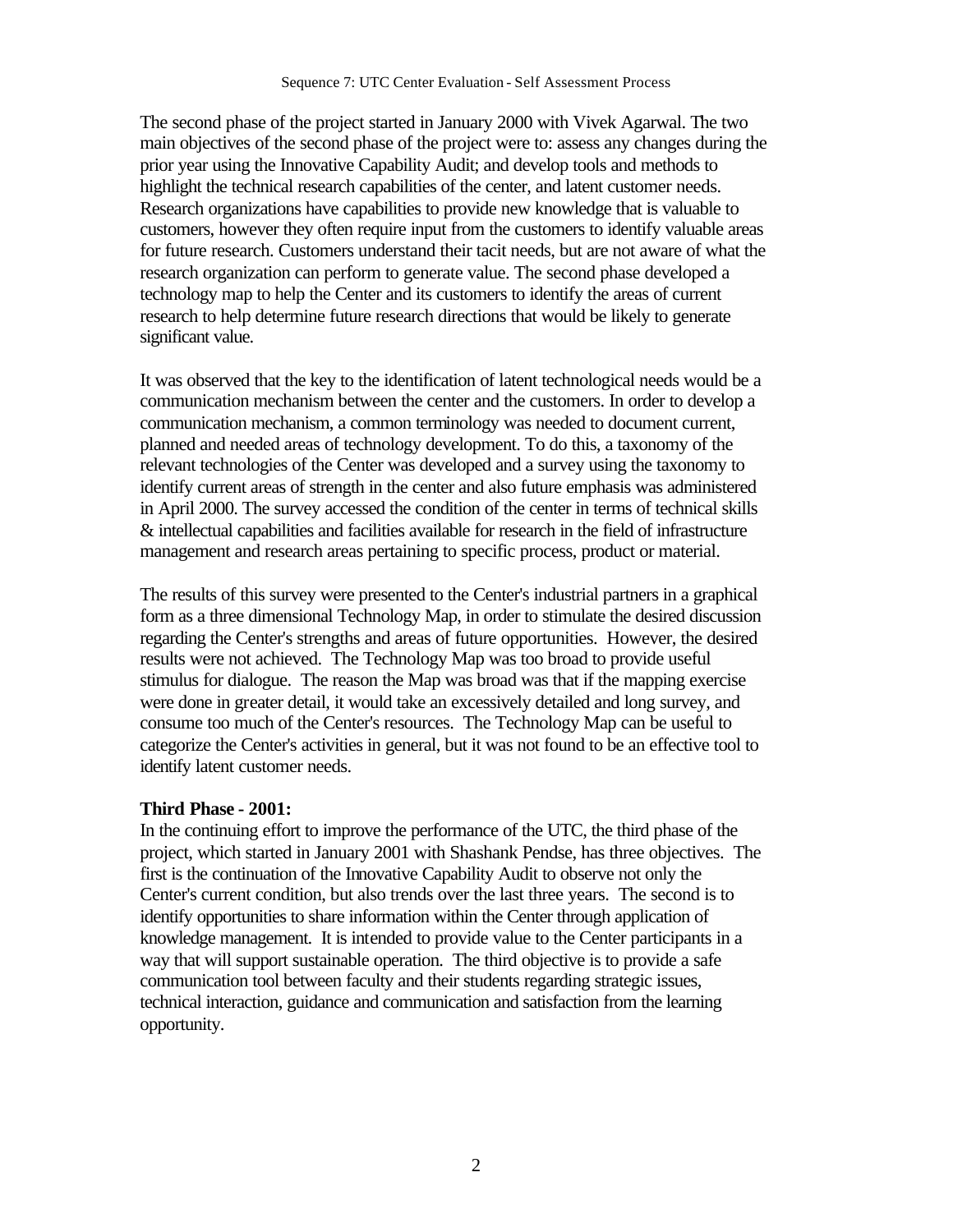In order to achieve these objectives, the CIES-MOT Survey process includes the following activities.

- Develop the survey instrument, during the month of March 2001.
- Coordinate the collection of the surveys starting  $4/2/01$ .
- Analyze the results by April 16.
- Plan and facilitate the Strategic Session on April 27, 2001, to discuss the results and proposed activities for improvement.
- Provide feedback to faculty on faculty-student communications.
- Document the total process.

# **Survey Process:**

The survey includes all the active Center participants including faculty, administrators, staff, students and visiting scholars, so that all the voices in the Center can be heard. The Survey addresses the following three areas:

- 1. Continuation of the **Innovative Capability Audit** that has been performed during the previous two years. This allows for the assessment of new needs and changes over time. It consists of the same questions and format as was used in the 2000 survey. However, the questions that were used to generate the technology maps were removed.
- 2. A set of questions to document and assess the **knowledge management needs** for the Center is added, which deal with the types of information that can add value to the Center if it were shared. Knowledge management is an area of increased interest in many organizations since knowledge can be the greatest asset in an organization, yet much of it is routinely lost due to attrition or graduations. Key researchers were interviewed to identify the information that exists in the Center that would be of value if it were shared. This set of questions is designed to obtain representative information regarding these information needs, and to facilitate the eventual implementation of the project.
- 3. A set of questions to assess the **effectiveness of communications** between the research faculty and their students is also included. This need had been identified by Center participants and is described in more detail in the Faculty-Student Communications section below.

# **Faculty-Student Communications:**

There are two major objectives in the utilization of student researchers. One is to help the students gain educational value through their research activities. The other is to generate valuable research that will advance the level of science and engineering in these areas. For both of these objectives, it is valuable for the student researchers to have a clear view of the larger context in which the research is being performed. They should be aware of the goals of the research programs, and the impact that they might have. These students should also have a clear understanding of their role within the research program and more specific research projects, and understand what deliverables they will be expected to provide by the end of their tenure. If the students understand this larger, more strategic perspective, they are likely to learn more from their experience and provide more value to the research effort.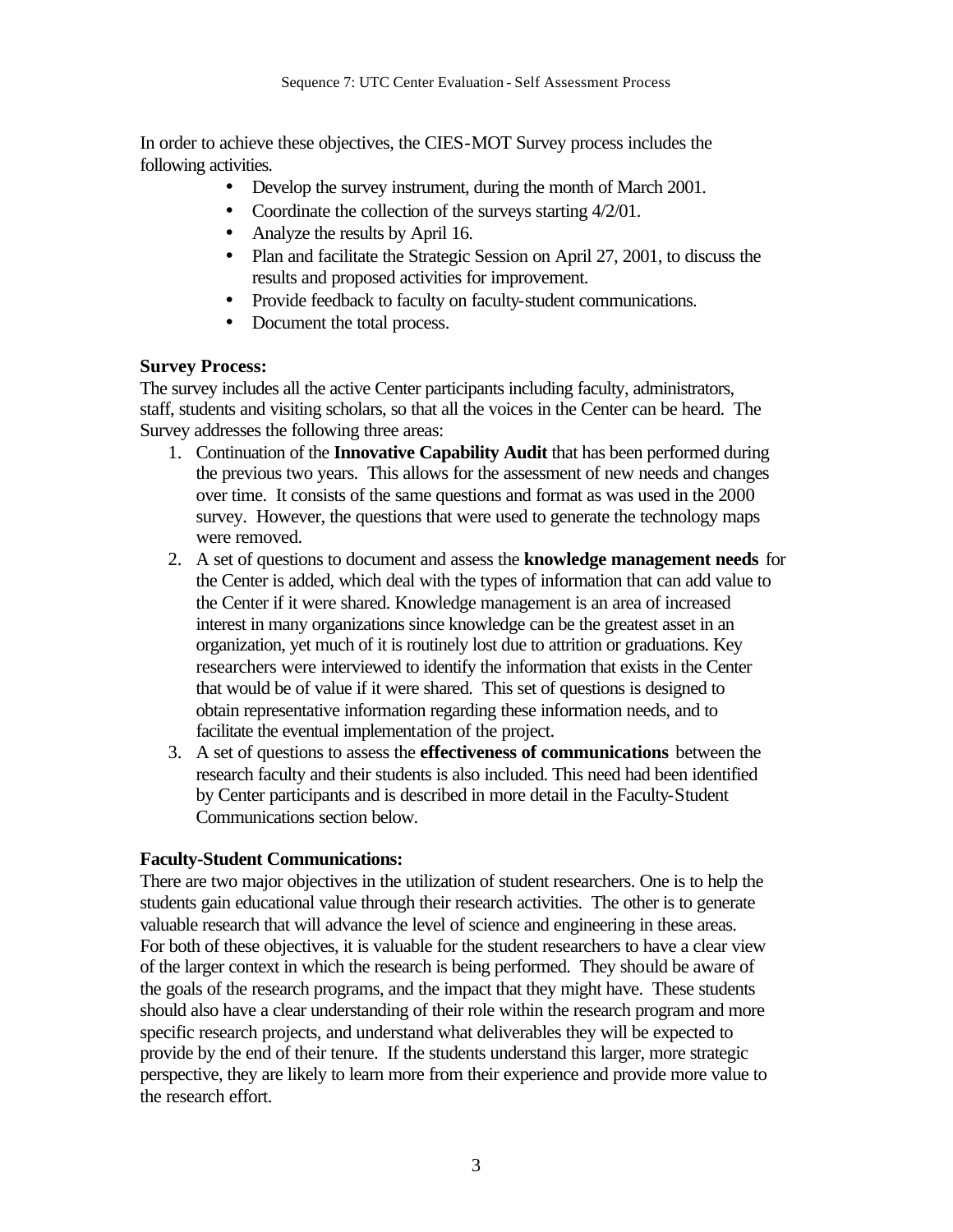The following questions express the intent of the effort to clarify the effectiveness of the faculty-student communication. Many of the responses do not have a definite interpretation whether a certain response is good or bad. The intent is to provide the students a safe channel to voice their opinion. This feedback can then be provided to specific faculty so that they can assess the implications. They are then in the position to improve the communication efforts in areas that might need improvement.

The first step is to obtain support for this task from Center management and the center faculty. Once the survey is completed, the results are provided to each faculty, if there are three or more respondents working on their projects. Each student is provided the opportunity to waive this rule so that the results can be shared even if there are fewer than three students commenting on a specific faculty. To provide a safe environment for student input, at no time will individual student responses be reported.

## **Survey Results:**

The statistics of the survey respondents, presented in Table 1, show the participant breakdown and highlight the growth in the Center, particularly in the number of students.

# **TABLE 1. Survey participants**

|                 | 2001 | <b>2000</b> | 1999 |
|-----------------|------|-------------|------|
| <b>Staff</b>    |      | 3           |      |
| <b>Students</b> | 24   | 16          | 12   |
| Faculty         |      |             |      |
| Total           | 34   | 26          | 21   |

# **Innovative Capability Audit (ICA):**

The data collected from the survey shows the perception of the Center participants regarding the capability of the Center in its ability to foster effective research. These results are intended to provide insights to the Center participants during the strategic selfassessment session. Table 2 provides the results from the ICA. It shows that the major strengths are in the area of strategic formulation, with scores of 1.9, 2.1 and 2.0. (In this section the score ranges from 1, which represents an excellent performance compared to ideal, but realistic conditions, to 5, which represents needed improvements.) This means that the center has individuals with the knowledge and experience to formulate their own technology strategy. In addition they are aware of external developments and recognize their importance. The major weaknesses are in the area of equipment and organization.

The table also displays the results from the two prior audits. It shows that these assessments are very similar to the assessments in prior years. This is important, since many of the participants change from year to year due to the graduation. Since the results are very consistent it validates that these results are not just the evaluation of a few individuals, but it reflects a specific Center culture and strengths. Some of the changes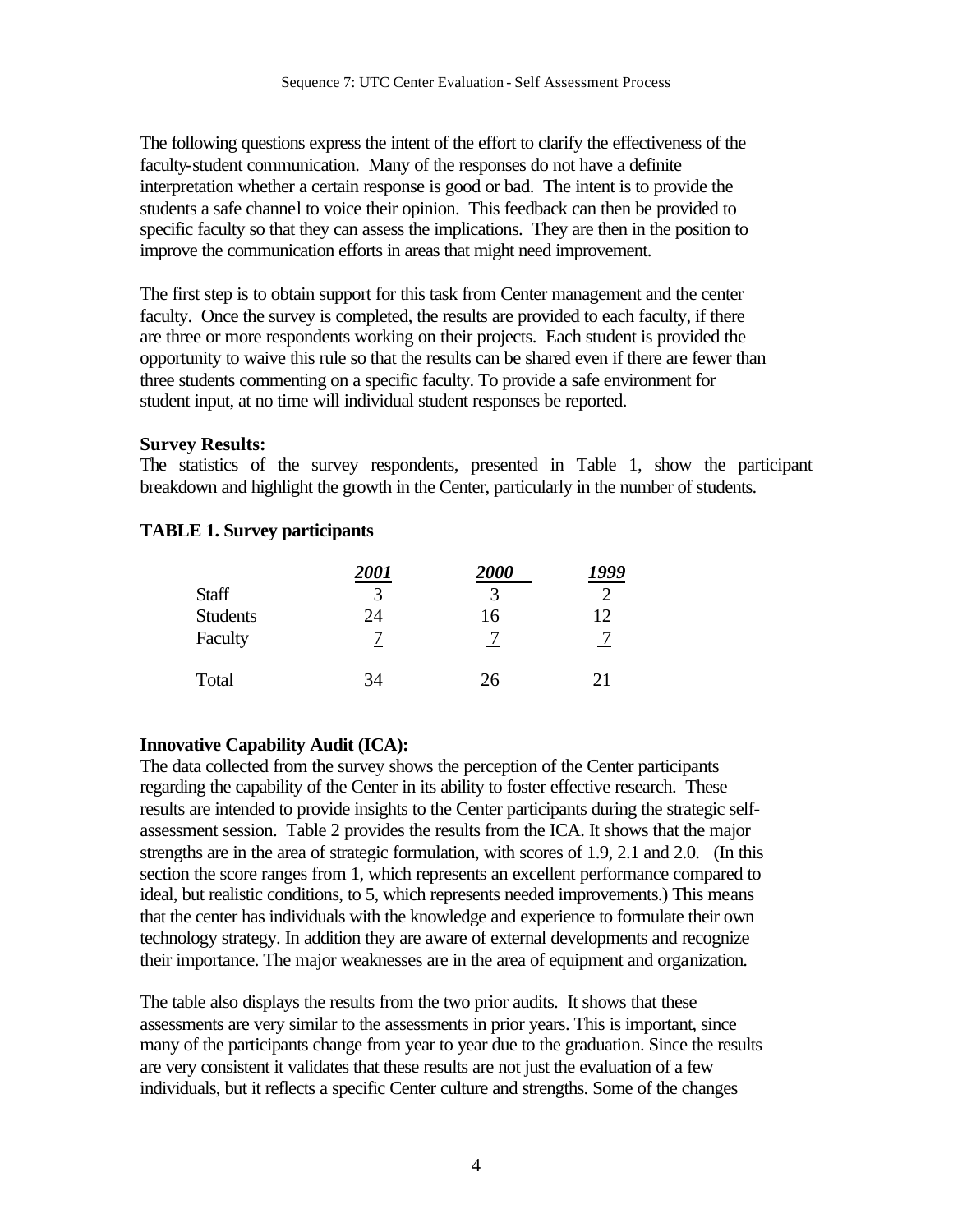that can be seen are the improvement in resources, the improvement in communication, but there has been some deterioration of strategy formulation and organization.

#### **TABLE 2. ICA responses for the last three years**

(Scale: 1=Excellent, 2=Good, 3=Average, 4=Lacking, 5=Needs improvement)

|                              | <i>2001</i> | <i>2000</i> |     |
|------------------------------|-------------|-------------|-----|
| <b>Resources:</b>            |             |             |     |
| Equipment                    | 2.7         | 2.9         | 2.7 |
| Personnel                    | 2.5         | 2.8         | 2.5 |
| Access to Info               | 2.3         | 2.4         | 2.3 |
| <b>Strategy Formulation:</b> |             |             |     |
| Internal strengths           | 1.9         | 1.6         | 2.1 |
| Awareness of events          | 2.1         | 1.9         | 2.2 |
| Recog. Of importance         | 2.0         | 1.8         | 2.2 |
| <b>Implementation:</b>       |             |             |     |
| Organization                 | 2.6         | 2.3         | 2.4 |
| Culture                      | 2.2         | 2.2         | 2.3 |
| Communication                | 2.4         | 2.6         | 2.6 |
| <b>Overall Capability:</b>   | 2.3         | 2.3         | 2.4 |

Table 3 shows the results of the ICA segregated by the type of respondent. It shows very little difference in the student response compared to faculty/staff. The students are a little more generous in most of the questions.

| (Scale: 1=Excellent, 2=Good, 3=Average, 4=Lacking, 5=Needs improvement) |               |                 |                  |
|-------------------------------------------------------------------------|---------------|-----------------|------------------|
|                                                                         | <b>Center</b> | <b>Students</b> | <b>Fac/Staff</b> |
| <b>Resources:</b>                                                       |               |                 |                  |
| Equipment                                                               | 2.7           | 2.7             | 2.7              |
| Personnel                                                               | 2.5           | 2.4             | 2.6              |
| Access to Info                                                          | 2.3           | 2.3             | 2.3              |
| <b>Strategy Formulation:</b>                                            |               |                 |                  |
| Internal strengths                                                      | 1.9           | 1.9             | 2.2              |
| Awareness of events                                                     | 2.1           | 2.0             | 2.4              |
| Recog. Of importance                                                    | 2.0           | 1.9             | 2.2              |
| <b>Implementation:</b>                                                  |               |                 |                  |
| Organization                                                            | 2.6           | 2.3             | 2.4              |
| Culture                                                                 | 2.2           | 2.2             | 2.3              |
| Communication                                                           | 2.4           | 2.6             | 2.6              |
| <b>Overall Capability:</b>                                              | 2.3           | 2.3             | 2.4              |

# **TABLE 3. ICA responses for the students, faculty and staff in 2001**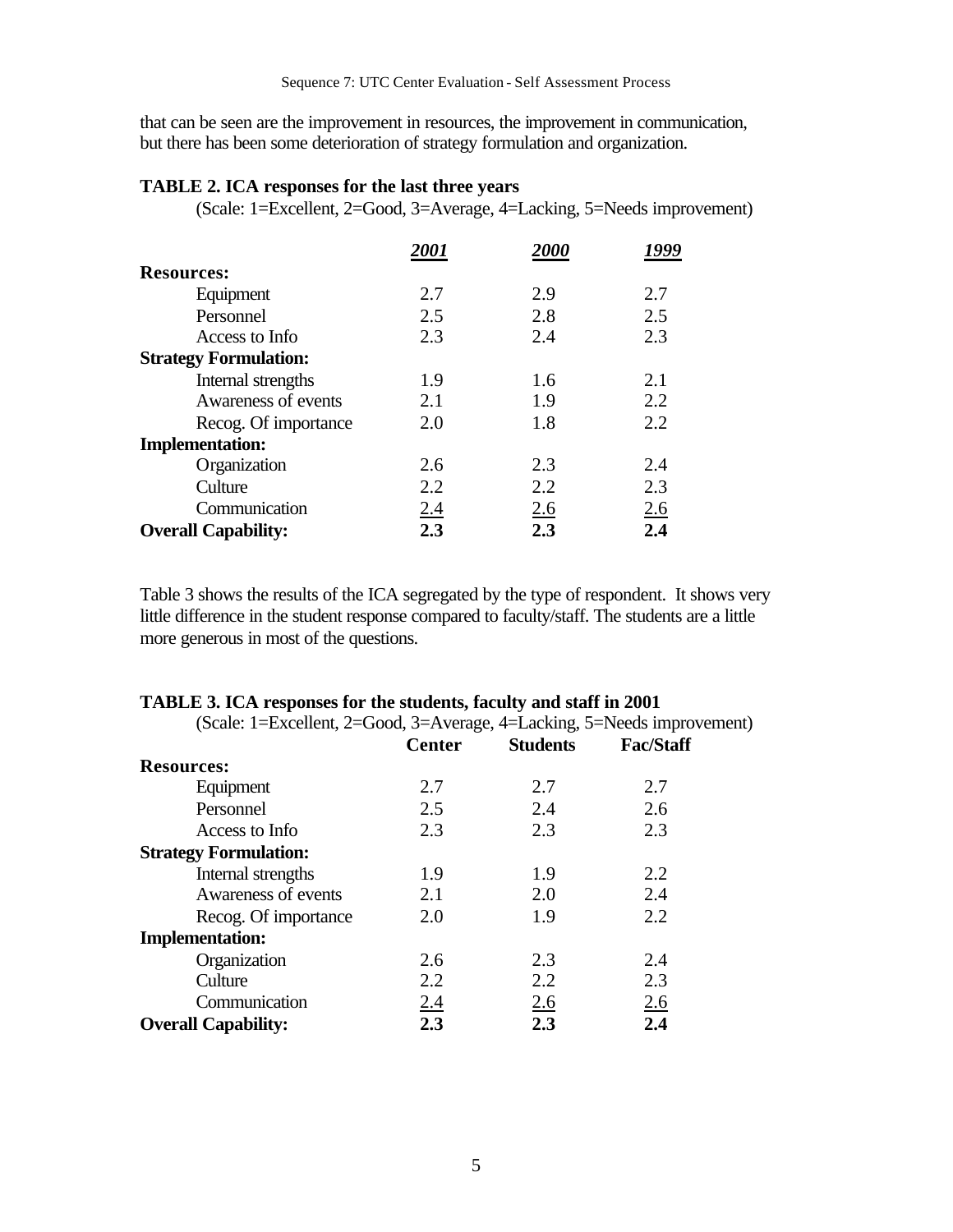## **Summary of Comments**

The participants were provided the opportunity to describe the Center's strengths and weaknesses in their own words. The following summarizes their comments.

The Center has:

- Good people (14 comments)
- Good projects and facilities (7 comments)
- Good professional connections (3 comments)

The Center needs:

- More organized and clean labs (8 comments)
- Better laboratory equipment, supplies and technical assistance (8 comments)
- Better internal communications (3 comments)

One of the open questions asked participants that have been in the Center one year or more to comments on the changes they have noticed. These deal primarily with increased size, and improved performance, and are summarized as follows:

- More students (2)
- More projects (2)
- Lot of activity
- Increase in center size
- New structural lab
- Increase in office space and labs
- New personnel Jason
- Improved communications (2)
- Improved performance
- More chaos

# **Student/faculty communications results:**

The objective of the student/faculty communications section was primarily to provide individual information to the involved faculty from their students. However, we can observe the overall tendencies in the responses. In order to describe statistics of these questions the following responses were coded with these numerical values:

- Strongly agree  $= 1$
- Slightly agree  $= 2$
- Neutral  $= 3$
- Slightly disagree  $= 4$
- Strongly disagree  $= 5$

Therefore, low scores reflect agreement with the statement and high scores reflect disagreement with the statements.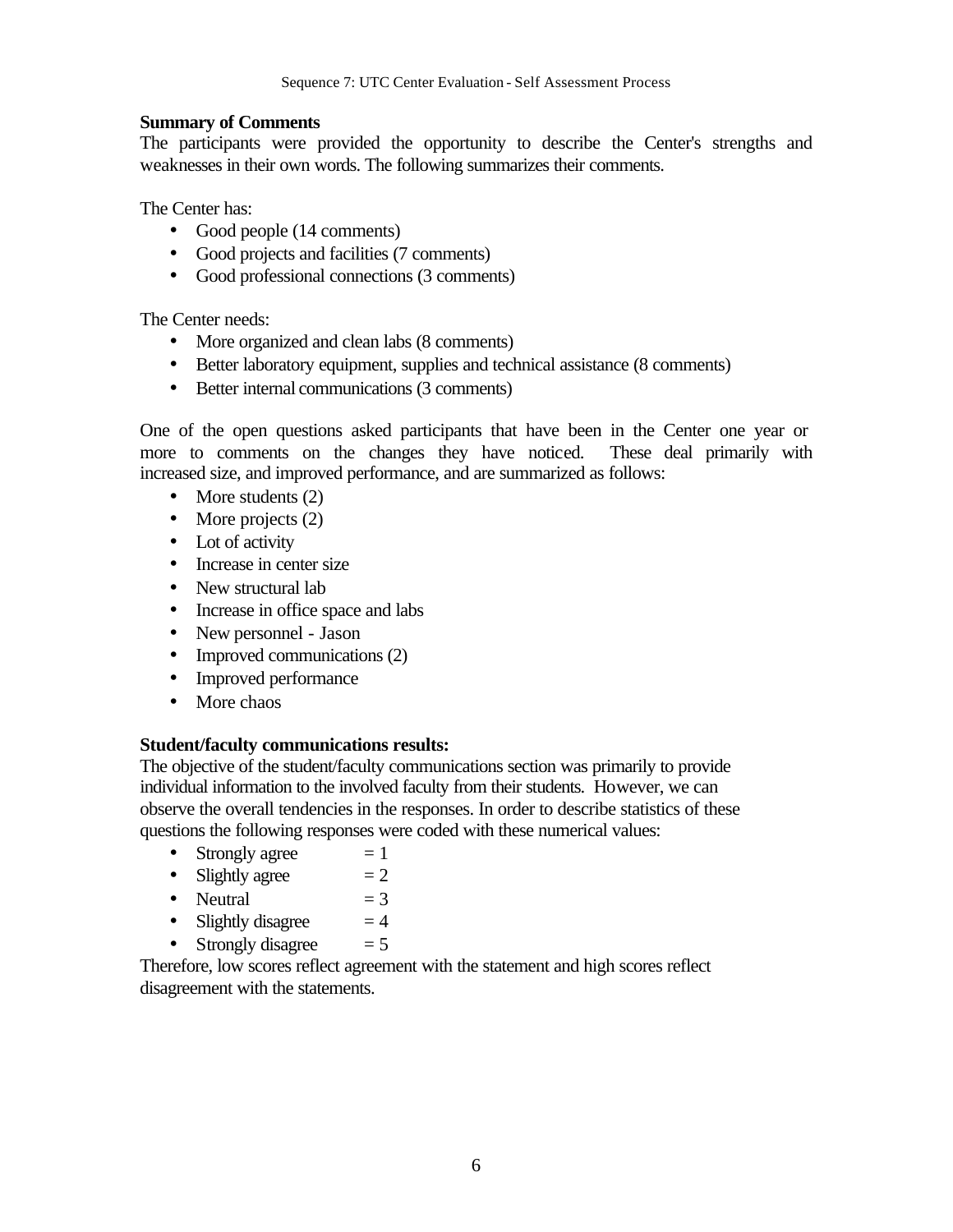## **TABLE 4. Responses of students to the communication questions**

| Question                                                                                                              | Mean | Std. Deviation |
|-----------------------------------------------------------------------------------------------------------------------|------|----------------|
| I personally participated in choosing and shaping the                                                                 |      |                |
| scope of my research                                                                                                  | 2.22 | 1.25           |
| I understand the deliverables that will be expected from me<br>I understand the timeframe in which these deliverables | 1.52 | 0.65           |
| will be expected                                                                                                      | 1.39 | 0.64           |
| I understand my role within the research project                                                                      | 1.26 | 0.44           |
| I understand the broader objectives of the research project                                                           | 1.35 | 0.76           |
| I receive sufficient time from my advisor to discuss                                                                  |      |                |
| technical issues                                                                                                      | 1.65 | 0.76           |
| It is the student's responsibility to take initiative to find                                                         |      |                |
| solutions in the research projects                                                                                    | 1.74 | 0.74           |
| I feel comfortable discussing my own ideas with                                                                       |      |                |
| my advisor                                                                                                            | 1.43 | 0.65           |
| I am provided with adequate technical direction by my                                                                 |      |                |
| advisor for research                                                                                                  | 1.48 | 0.65           |
| I get satisfactory academic advise from my faculty                                                                    | 1.70 | 0.69           |
| I expect my advisor to provide opportunities to improve                                                               |      |                |
| my written and oral communication skills.                                                                             | 2.09 | 1.18           |
| I fee that my advisor has provided adequate opportunities or                                                          |      |                |
| me to improve my communication skills                                                                                 | 1.65 | 0.76           |
| I am satisfied with the level of learning I have gained from                                                          |      |                |
| my research                                                                                                           | 1.74 | 0.74           |
| I find it valuable to work with more than one faculty                                                                 | 1.83 |                |
| I find no contradiction in the advise given by both professors                                                        | 2.33 |                |
| I feel comfortable working with two professors                                                                        | 1.67 |                |

#### **Strategic Session:**

The strategic session was scheduled before the end of the semester to discuss the results of the survey, while the memories of doing the survey were fresh in the minds of the participants. The format was similar to the one that was performed in May 1999. However, special focus was provided to data management to identify effective ways to share Center information. The session had three phases:

- 1. Summary of information from surveys.
- 2. Small group interaction to discuss the results and identify action that can improve the situation.
- 3. Total group interaction to focus on recommended action and its prioritization.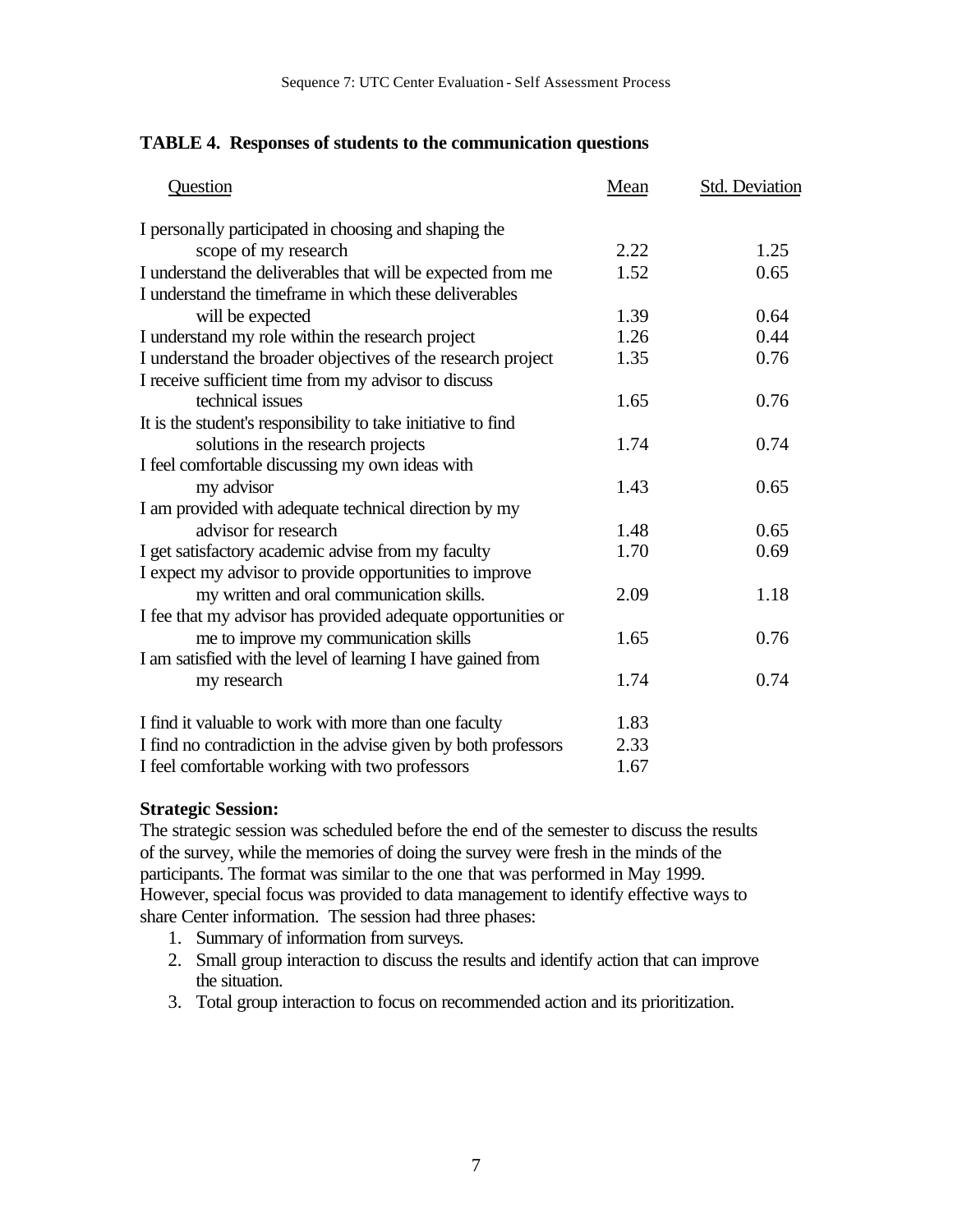# **Participants:**

The Strategic Session was held at the University Center East on Friday April 27, 2001 at 3 p.m. In attendance were 18 students, Dr. Nanni, Dr. Myers, Dr. Watkins, Ravonda McGauley, Gayle Spitzmiller, Sue Tripp and Jason Cox. Facilitating the meetings were Dr. Nystrom and Shashank Pendse.

# **Results:**

The following were the key results regarding the two major session issues. The participants supported the results of the ICA survey, and during the session clarified the meaning of some of the survey results. There was very also strong support for the Knowledge Management Project. During the session the focus of the project was developed.

As shown in the ICA survey results, the equipment resource score is lower than the previous year even though the new structures lab is now available. The reason is that there is a lack of equipment to run the experiments. This is more obvious than last year since the new lab is available and the research group is larger. The personnel resource was also lower and this was explained as lack of sufficient electronic lab and computer support. This became even clearer when the participants voted on the proposed recommendations, shown in Table 5.

The discussion on the Data Management project centered around which of the areas were most important. As reflected in the survey results, the main interest was in documenting the procedures and projects. There was considerable student commitment to participate in this project. The students preferred a formal process that standardized the information and the formats. There was also support for a quality control process that would require all the documents to be reviewed by a faculty or other authorized participant before they are posted on the web. It was also clear that one of the key factors to the success of the project is to find effective ways to organize the knowledge so that it is easy to find.

During the breakout, a list of recommendations for improvement was developed. These were discussed during the last part of the session and the participants then voted by physically attaching four green dots to express their priority with the recommendations. The results are listed in Table 5 along with the votes counted for each recommendation.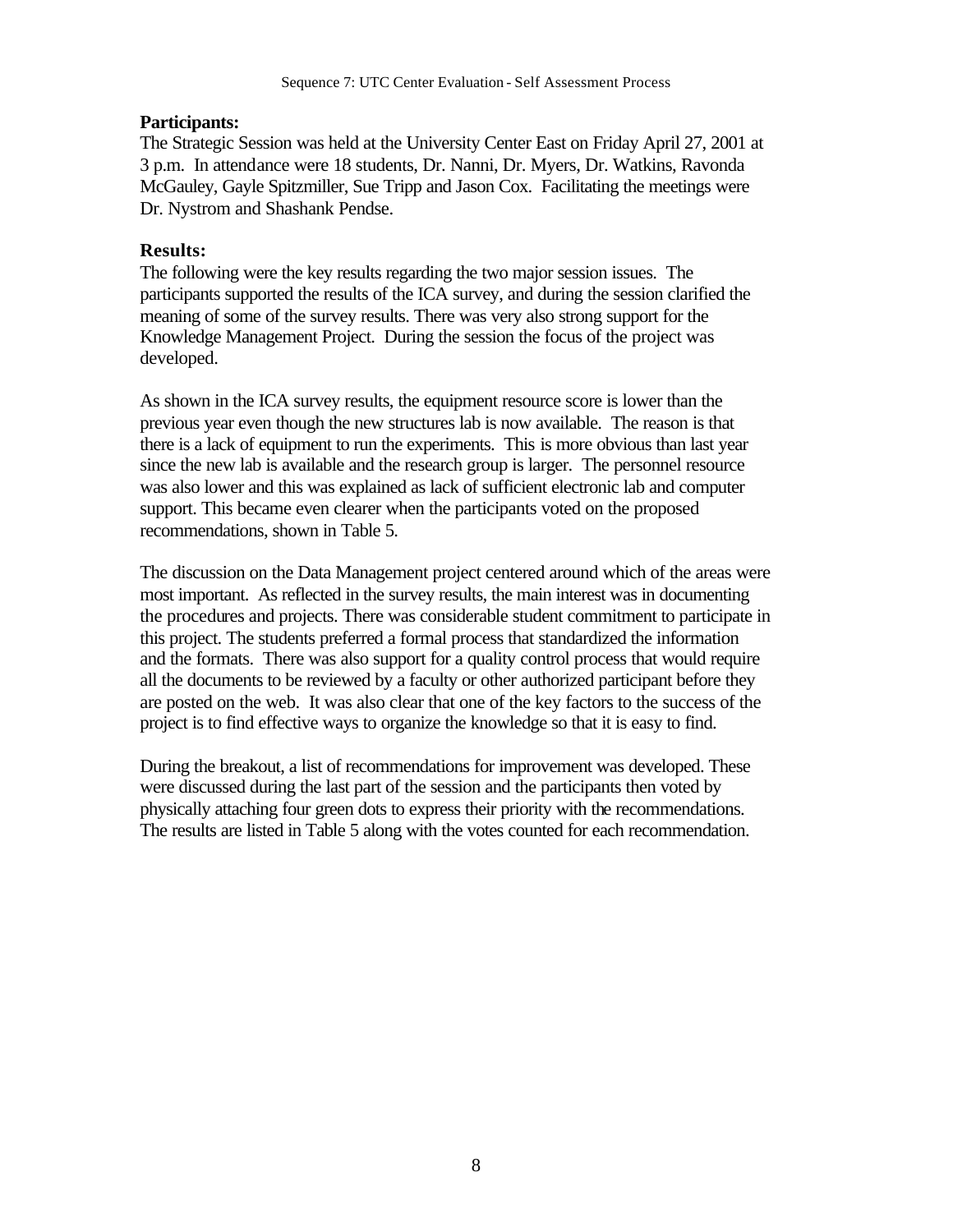#### **TABLE 5. Results of participant votes for recommendations**

| Major area of need                                             | Number of votes                                                   |
|----------------------------------------------------------------|-------------------------------------------------------------------|
| <b>Center Support Needs</b>                                    |                                                                   |
| Electronic Lab assistants should provide more assistance       | 32                                                                |
| Better computer assistance                                     | 22                                                                |
| Lab administrator                                              |                                                                   |
| Subtotal                                                       | $\frac{7}{61}$                                                    |
| Communications                                                 |                                                                   |
| More social activities                                         | 14                                                                |
| Less frequent meetings                                         | 14                                                                |
| More clear responsibility of co-advisors                       |                                                                   |
| Better lab scheduling, perhaps on-line                         |                                                                   |
| Project expectations and responsibilities                      | $\begin{array}{c} 2 \\ 2 \\ 2 \\ \underline{1} \\ 35 \end{array}$ |
| Institute quarterly self-analysis with lunch                   |                                                                   |
| Subtotal                                                       |                                                                   |
| Knowledge Management                                           |                                                                   |
| Develop lab procedures guidebook                               | 15                                                                |
| Document regulations for lab use                               | $\frac{8}{23}$                                                    |
| Subtotal                                                       |                                                                   |
| Recruitment                                                    |                                                                   |
| High school recruitment activities                             | 5                                                                 |
| Promote CIES with t-shirts and participation in fairs          | $\overline{4}$                                                    |
| Student recruitment within UMR campus                          | $\frac{2}{2}$                                                     |
| Faculty recruitment from outside of Civil Engineering          |                                                                   |
| Generate more visibility, brochure, truck sign, competitions 3 |                                                                   |
| Subtotal                                                       | 16                                                                |
| Equipment                                                      |                                                                   |
| Computer software                                              | 6                                                                 |
| One more Data Acquisition System (DAS)                         | $\frac{2}{8}$                                                     |
| Subtotal                                                       |                                                                   |
| <b>TOTAL</b>                                                   | 143                                                               |

## **Value Survey**

In an effort to obtain feedback on the effectiveness of the CIES-MOT Survey and Strategic Session, all the participants were asked to participate in the Value Survey at the end of the Session. They were asked to rate the "impact to Center efficiency and effectiveness due to the survey and the discussions in the strategic session". They were asked to put an X on a scale ranging from none to slight to moderate to significant. Significant improvement in efficiency was defined as being able to produce 30% more value with the same amount of resources, or be able to produce about the same output,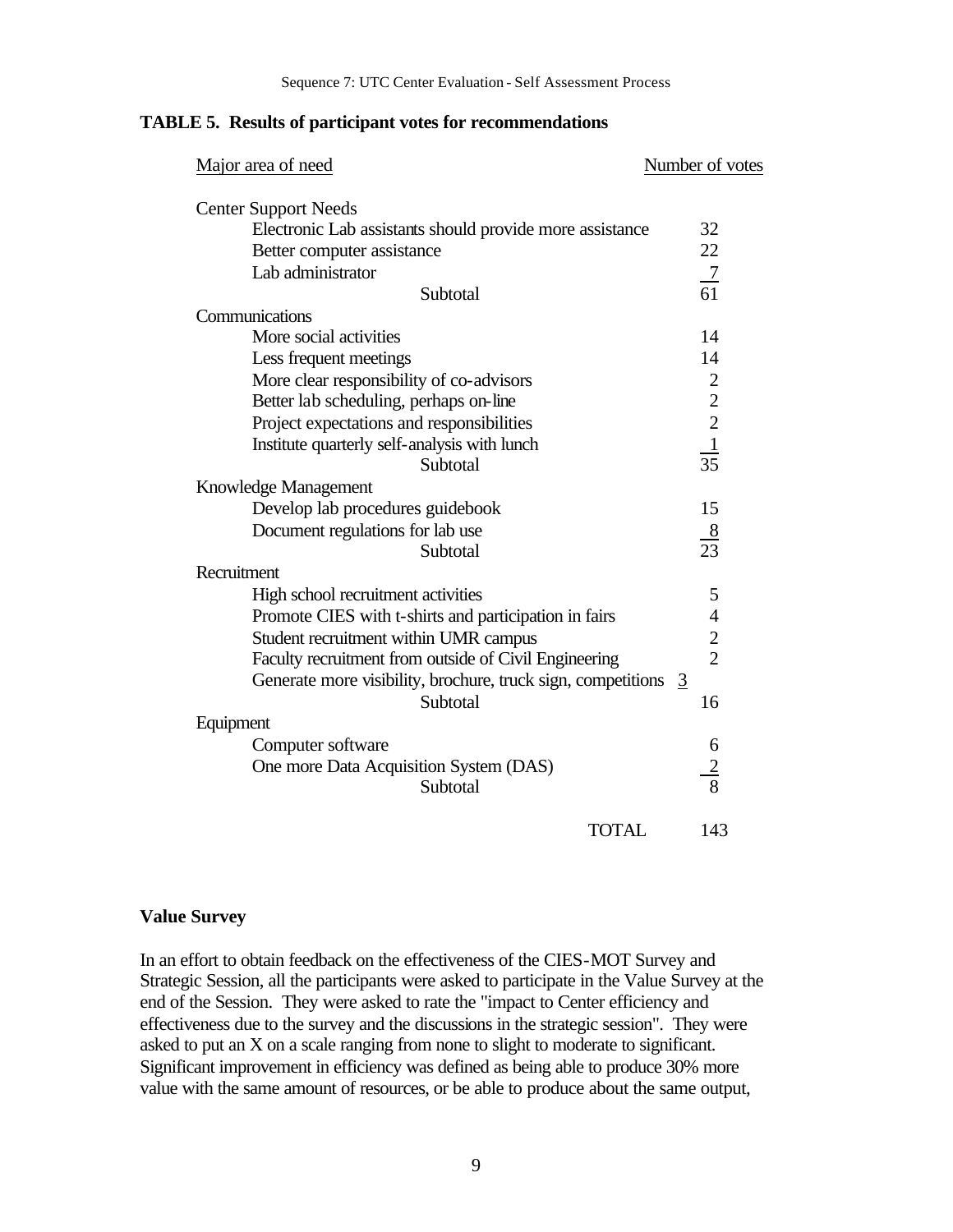with 30% less effort. Significant improvement in effectiveness was defined as being able to focus on activities that will provide 30% more value to our customers, by doing the "right" things.

# **TABLE 6. Results of Value Survey**

|                          |          | None $(4)$ Slight $(3)$ | Modernate(2) | Significant $(1)$ |
|--------------------------|----------|-------------------------|--------------|-------------------|
| <b>Center Efficiency</b> |          |                         |              |                   |
| (Do it well)             | $\theta$ |                         | 21           | 6                 |
| mean $= 1.84$            |          |                         |              |                   |
| std. deviation $= 0.31$  |          |                         |              |                   |
| Center Effectiveness     |          |                         |              |                   |
| (Do the right thing)     |          |                         | 14           |                   |
| mean $= 1.60$            |          |                         |              |                   |
| std. deviation $= 0.50$  |          |                         |              |                   |

## **Summary: results from the study that should lead to action.**

The CIES-MOT project enables the Center members to identify strategic and tactical needs and ways to address those needs. It provides a communication mechanism to review the performance of the Center that could otherwise be ignored. The Value Survey shows that the participants have confidence that many of the issues will be addressed. In fact, the results from the prior strategic session shows that many of the issues identified were addressed.

The strategic need to organize better was evident in the session. As the team grows, more faculty get involved and the location of the members get more separated, it becomes more important to document processes, identify expectations and facilitate communication within the Center. Other strategic needs that were identified included increased student recruiting, more social activities to maintain the team spirit. The short term need for better electronics and computer support came out loud and clear. The need for more equipment was also clear. There was a feedback that the student meeting should be less frequently.

The Center is an energetic, vibrant and active group, delivering quality research in a very valuable area. As it matures and grows, challenges will continue to appear that will need to be addressed one step at a time.